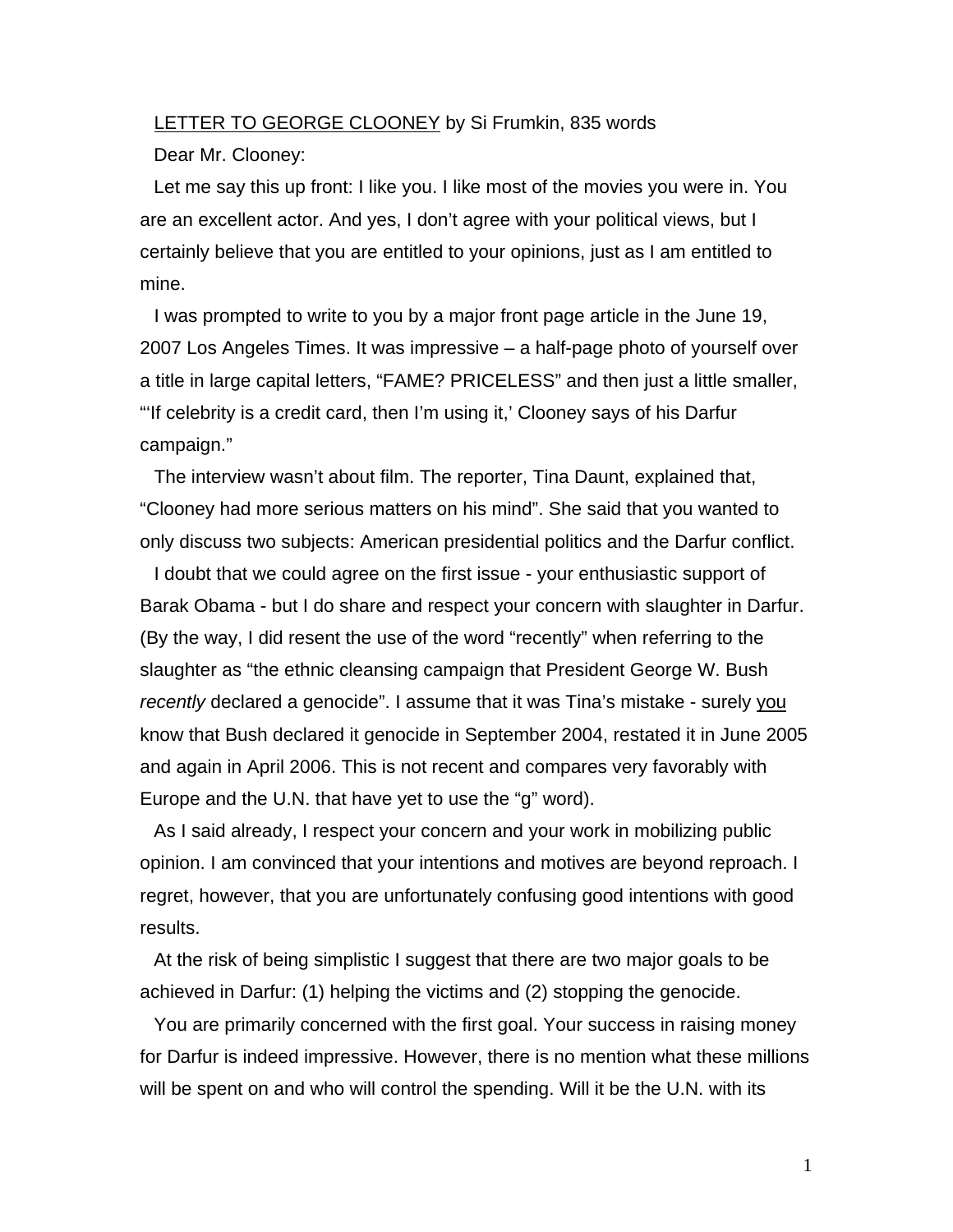sorry record of corruption and inefficiency (think "Oil for Food)? Will it be the local African leaders and politicians? Is there any kind of a paper trail of the collected funds and their use? Who checks that the money doesn't end up in the pockets of the suppliers, providers, organizers, and commissions and salaries for all concerned? Surely, you know – or should know – how much well intentioned help simply disappears and never reaches those for whom it is intended.

 And, anyway, how does money prevent the murderers, the janjaweed, the government helicopters and Antonov bombers from continuing the genocide?

You can get – or try to get – the answers. Have you tried?

I know that the last question is somewhat naïve. I know that violence cannot be stopped by money and that, usually, murderers can only be stopped by force, not gentle persuasion. In normal times, force would probably have been provided, as it usually was when help was needed, by the U.S. But these are not normal times. The political climate that you have helped create makes it impossible for this president to send in even a few platoons of Marines.

Well, there are soldiers who could do the job and who are in the immediate neighborhood. Your influence and celebrity could do much to bring them into action, or at least, make the world aware of them.

There are between 1500 and 2000 French troops stationed in Chad, a country sharing a border with Sudan. The exact number and composition are difficult to obtain but it is certain that they have tanks, helicopters and even Mirage fighters that have already been used in the Ivory Coast, the Central African Republic and in Chad itself in 2006 and 2007. They could impose a no-fly zone over Darfur and stop the Sudanese helicopters and bombers just as we and the Brits stopped Saddam's in northern Iraq. The famed French Foreign Legion could easily intercede and stop the camel-riding Janjaweed murderers.

New York Times' Nicholas Kristoff devoted much space to Darfur. He is aware of the French forces in Darfur and says, "…the French aren't saying what they'll do."

I know what they'll do: nothing!